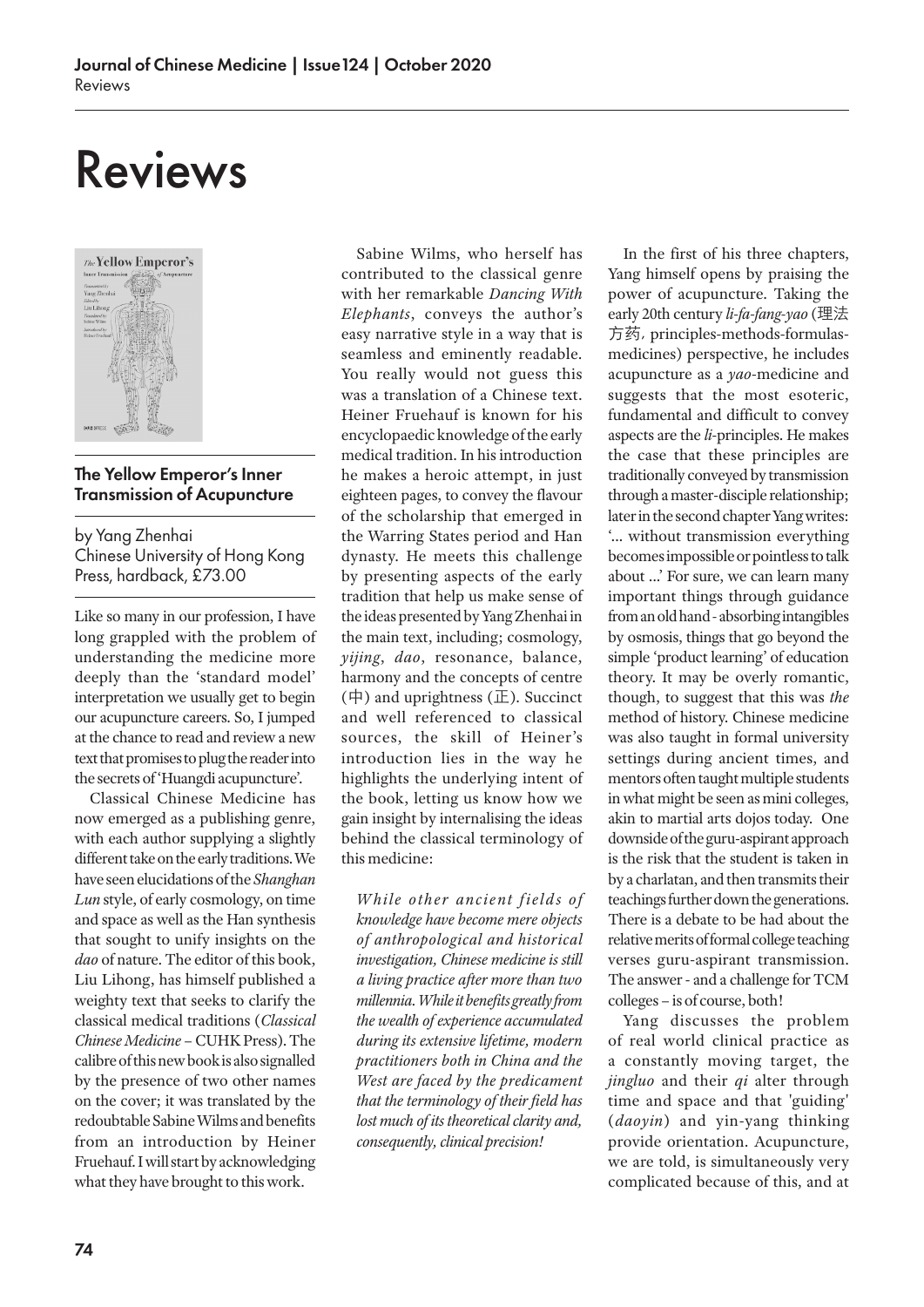the same time very simple; needling is just 'pulling out thorns, wiping away filth, untangling knots and bursting through blockages.' Doing this, the author states, is both easy and difficult.

In the second of his three chapters Yang details the Confucian outlook on society and human behaviour, examining ideals such as compassion (*ren*  $\left( \square \right)$  before touring through a gamut of other core ideas from the Zhou and Han dynasties. Pointing out that this is not a textbook of Chinese medicine, he looks at number metaphysics, drawing on *sancai* theory (三才, the three powers of Heaven-Earth-Man). He tells us that the ancient *sancai* concept was doubled up into yin-yang pairs to provide the *liuhe* (six channels or conformations). Yang then teases out its meaning, including a useful discussion of ministerial and sovereign fire. Much of this material will strike a chord with those who studied in the UK under Dr van Buren in the '70s and '80s; here we have similar material presented in an understandable and scholarly way with explanations of characters and illustrative classical quotes.

The plot then thickens as page by page Yang rides some of my own favourite hobby horses. He reveals one of the key ideas of classical medical thinking, what Yang calls 'searching for identical qi' in order to induce a response. Essentially this discussion is about resonance (*ganying* 感应 ) – the way that like responds to like – and how medical efficacy comes from identifying exactly where, when and how to intervene for the best response. Later, in relation to this idea Yang discusses *Yijing* hexagram 31, *xian*  $\vec{R}$  – a character with a range of meanings, from salty to stimulation. The addition of the heart-feeling radical  $(xin \rightarrow)$  to *xian* 咸 gives the character *gan*感, which means 'to be affected by'. As with so much in this book, here is something really worth pondering on - because human agency in medicine, teaching and pretty much everything else is about influence, and this happens most elegantly when we follow the principles of resonance. Later Yang uses the same term *xian* in the context of teaching, saying 'after xian-stimulation there is understanding', meaning that traditional teaching is done by *xian* – evoking a response in the student so that it is sensed rather than simply being an intellectual understanding. This is such an important aspect of learning, one that first struck me as a beginner after I had spent some time in clinic with a brilliant bodyworker (the UK's Tony Brewer). Just by being there, sensing his body language, the purposefulness of his manual enquiry of each patient, I acquired a little of his 'knack'. There is knowledge and there is also a deeper knowing, as Yang says later on: 'Chinese culture does not care how much knowledge you accumulate but only whether you understand or not.'

Given his informal style we can forgive Yang his occasional stream-ofconsciousness forays into areas such as big bang cosmology. We soon get back on the classical track with Yang explaining that the spiritual essence that lies at the heart of Huangdi acupuncture is about 'centredness and harmony'. Explaining this with reference to yin-yang, he discusses the importance of the characters *zhong*  $\ \nexists$  (centre), and *ben*  $\ddot{\textbf{x}}$  and *mo*  $\ddot{\textbf{x}}$  (root and branch) and relates these ideas to the opening words of Confucius's classic *Daxue* (Great Learning): 'Things have roots and branches, affairs have ends and beginnings. By knowing the before and after we approximate the dao.'

In a polemical moment Yang tells us that he sees modern biomedical diagnostics as an unhelpful distraction in the practice of Chinese medicine, and makes the case for treatment based on classical pattern differentiation. Practitioners are urged to follow the *Shanghan Lun* advice to 'observe the patients pulse and signs, know what has been violated and why there is counterflow, and treat the patient in accordance with the pattern.' This was good advice in the Eastern Han dynasty when the choice was between the methods of scholar physicians and those of simple folk mendicants. For all its deficiencies, biomedical science has power and does provide important understandings that the East Asian tradition was unable to encompass. So yes, staying true to classical principles can provide access to the full value of authentic practice, but at the same time, no, because we live in the modern world where choices and understandings have gone beyond those of the Han dynasty.

Next we get some detailed discussions on *wuxing* (five elements) and the centrality of the Stomach and Spleen as the pivot of health, and on *zheng-* and *xieqi* – which he represents interestingly as 'alignment' or 'misalignment'. After the theoretical discussions we begin to move towards turning ideas into practicalities. Yang points to a key aspect of Huangdi acupuncture methodology represented by the characters *zhendui* (*zhen* 针 means needle, *dui* 对 means the opposite of a pair of things), or needling opposites. We can read this in the modern standard rulebook: needle the left for illnesses on the right, needle above for below, yin for yang, front for back, and so on. Yang says that it is not that the direct approach - say of needling an affected shoulder - is wrong, simply that *zhendui* acupuncture is more in line with the Huangdi classical style. This he says is a big *Suwen* secret.

*… zhendui is the most abstruse and at the same time most to-the-point trick of the trade, the ancient family inheritance and the Yellow Emperor's Inner Needling! … when we are able to find the precisely matching opposite we have found the entryway to acupuncture …*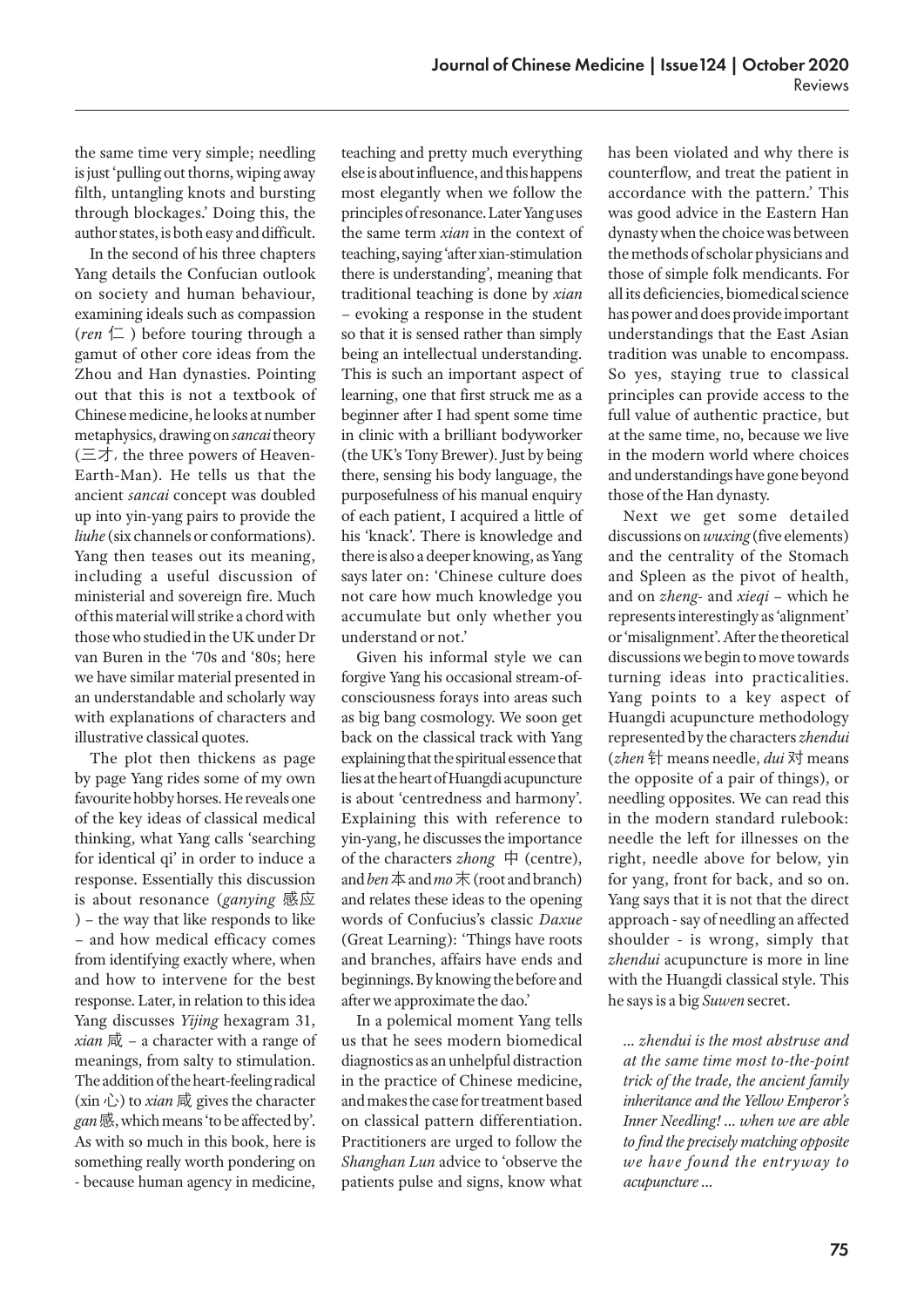Do this, alongside the idea of 'attracting identical qi' (based on the principles of resonance) he says, and 'you will not go wrong once in ten thousand treatments'.

Another classical principle he shares is 'grasping the middle with sincere impartiality', an idea that comes from Kongfuzi (Confucius). Yang asserts that this 'doctrine of the mean' is the un-transmitted secret of Chinese culture; by means of an empty mind we can grasp both the yin and the yang of a problem and then sense the middle where resolution can be found.

In the final section of the text Yang moves into practical acupuncture method, taking the principles outlined earlier and showing how his version of Huangdi acupuncture is applied. Some of this will be familiar to most of us: using the principle of opposites he discusses with examples the use of points below to treat above, points on the back to treat the front, and so on. Using the 'similars' principle (the idea that things resonate when they are similar) alongside *sancai* (three powers) theory, Yang demonstrates the way that he believes scholars practised acupuncture in Huangdi's time. He offers his interpretation of what I learned in acupuncture school as 'main points' – 'Lung 7 (lie que) – main point for the head and neck' and 'Bladder 40 (wei zhong) – main point for the back' and so on. He explains the clinical use of these points in the context of the principles and explains the degree to which this tells us when they apply and when they do not. For example, he tells us that point *Weizhong* is less likely to be effective for back pain located on the midline or lateral to the Bladder channel and suggests more appropriate points based on Huangdi acupuncture.

Overall, Yang provides a level of interpretation that is way beyond the standard college version and does so in a way that rather satisfyingly connects an understanding of Han

dynasty scholarly principles with practical acupuncture. So this book will, I believe, take most readers into a new level of understanding. The fact is, though, that the *Suwen* is not itself a practical manual of acupuncture, and other interpretations are possible. Yang chooses not to say much about the practical uses of *wuxing*  acupuncture, nor the qi mechanism interpretation that sees therapeutics in terms of ascent-descent, enteringleaving, opening-closing and accumulation-dispersal. Some aspects are mentioned but not detailed: *zangxiang* (*zang* manifestation) theory, qi-following (顺 *shun*), rebellion (逆 ni) and chaos (乱 *luan*) or the *xiezheng* (pathogen-normal) dynamic. This is understandable. It is difficult to encompass the whole depth of Huangdi medical thinking in a text that focusses on acupuncture insights but does not claim to be an actual textbook of acupuncture.

All in all, this is an interesting read and makes the subject as accessible as is possible given the profundity of some of the ideas discussed. More than that, it is an essential read. There are a lot of key insights into the classical medical tradition here, many of which are not adequately dealt with in typical basic training. Yang's book will lift the understanding of many to another level. Yes, Yang sometimes offers tantalising classic quotes but sometimes leaves them hanging, not quite explained. Yes, it would be good, as Yang suggests, to penetrate to the pivotal point of an issue, examine 'left and right' or the 'past and future', but sometimes it feels we are left guessing how to actually do this. Yang identifies *Yijing* Hexagram 31 as key, which includes the line 'the junzi watches his body responses and so knows the whole world'. Whilst this sounds impressive, behind these words lie hidden the cognitive switches that ancient scholars were utilising. How do we access these ourselves? The

sagely answer would of course be, 'You will need to work to understand it, your *Yi* and your *Shen* are beyond words!' Traditionally I suspect the master might well say 'If you can't understand it perhaps you should consider following some other life path!' Nevertheless, dear colleagues, I warmly recommended Yang's book.

#### **Charles Buck**



# Explanations of Channels and Points (Volume 1)

by Yue Hanzhen, translated by Michael Brown, edited by Allen Tsaur Purple Cloud Press, softback, £49.00

A couple of years ago, I met a fellow Chinese medical practitioner who was studying Mandarin in Taiwan. He stated that we Westerners were living at a great time to be practising Chinese medicine, due to the wealth of English translations of classical medical texts that continue to be published. Now, with the release of *Explanations of Channels and Points* translated by Michael Brown, another classical text can be added to this list.

If like me you had never heard of this Qing dynasty book, the author Yue Hanzhen (岳含珍) lived during the late Ming and into the early Qing dynasty. He was well known for his medical skills, especially in acupuncture. During this tumultuous